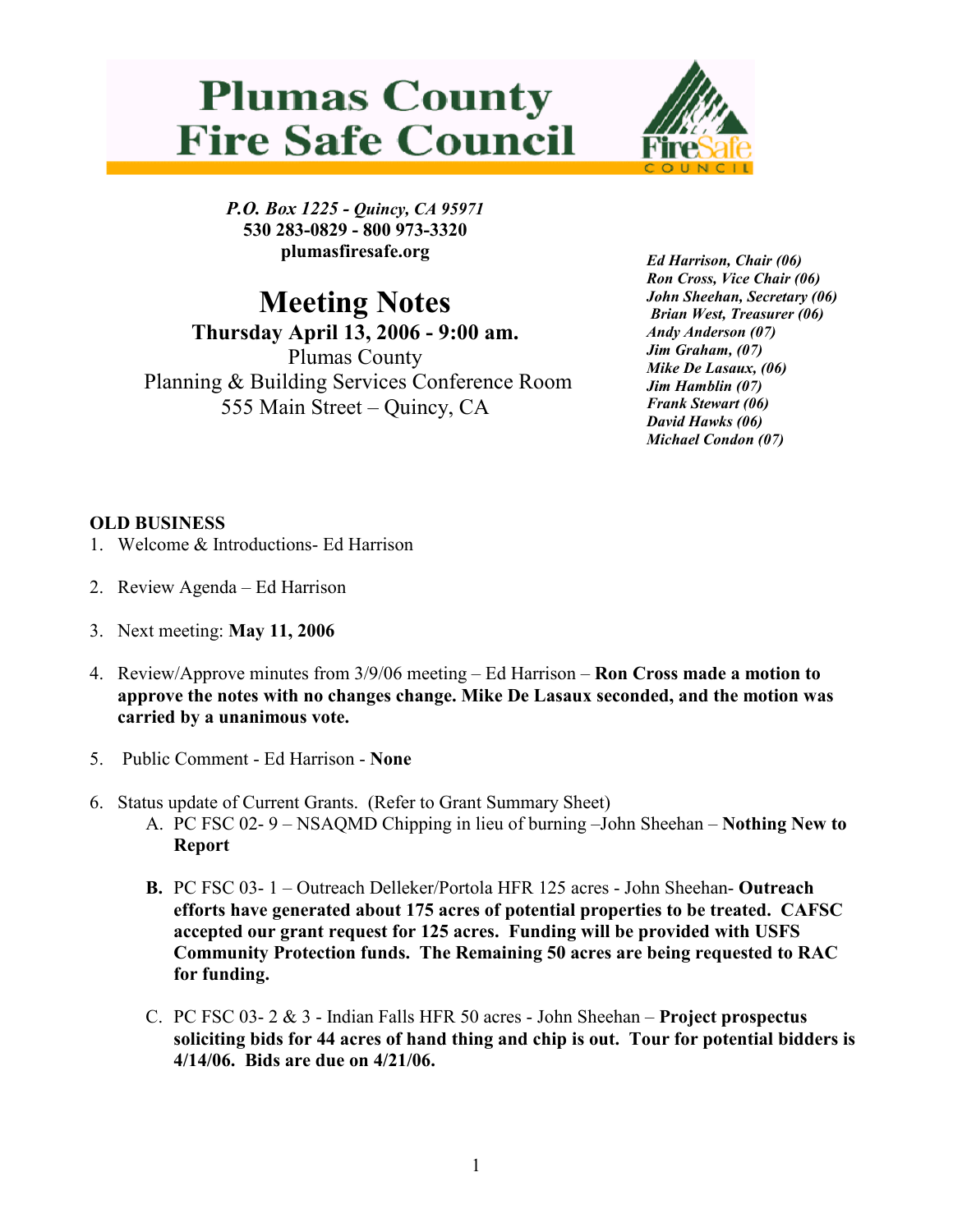- **D.** PC FSC 03- 6  $\&$  7 Cromberg HFR 350 acres John Sheehan **Presently no activity due** to wet soil conditions. 2 properties to finish harvesting. Mastication on 37 acres is complete.
- E. PC FSC 03–9 & 04-9 Graeagle Fuelbreak THP 200 acres John Sheehan Nothing New to Report
- F. PC FSC 03 –12  $& 13$  Elderly/Disabled Defensible Space John Sheehan Outreach to begin soon. Funds available to treat 10-15 more properties.
- G. PC FSC 03-16 100 acres Hazardous Fuel Reduction –Delleker North John Sheehan Mastication started with 25 acres complete.
- H. PC FSC 04-1, 2, & 8 C Road HFR John Sheehan Presently no activity due to wet soil conditions. Mastication on 16.5 acres is complete. Biomass harvesting activities still remain on some properties.
- I. PC FSC 04-3 & 10 Gold Mountain HFR John Sheehan Nothing New to Report
- J. PC FSC 04-4 & 12 Canyon Dam HFR– John Sheehan Environmental Assessment is out for public comment.
- K. PC FSC 04-6 County Stewardship Proposal John Sheehan Nothing New to Report
- L. PC FSC 04-7 & 11 Red Clover (Genesee) HFR– John Sheehan Work has been progressing. All trees have been cut. Processing of trees will resume when the soils dry out.
- M. PC FSC 05-1 PC FSC Council Coordination John Sheehan Work continues in PC FSC Coordination with Title III funds for this project. PC FSC continues its success in obtaining funds to manage Council activities, fund HFR projects and implement the CWPP. CA FSC will be funding 2 of our 4 requests. County Board of Supervisors has agreed to fund all of our Title III requests. CDF will be funding our HFR request to them. Final application are being prepared for RAC to fund 2 additional HFR projects
- N. PC FSC 05-2 & 6 Whitehawk HFR John Sheehan Nothing New to Report
- O. PC FSC 05-3 & 7 Greenhorn HFR– John Sheehan Nothing New to Report
- P. PC FSC 05-4 & 8 Grizzly Ck. HFR John Sheehan Nothing New to Report
- Q. PC FSC 05-5 Mohawk Vista HFR Outreach John Sheehan See 6. B.
- 7. HFQLG –HFR project overview/relation to communities opportunities Project mapping integration involving USFS, CDF and Fire Safe Council - PNF's fuel reduction out year program of work – Michael Condon – No Report
- 8. Implementation of the Plumas County Community Wildfire Protection Plan (CWPP). Jim Graham Code change to amend firesafe driveway languages is expected to go to the Board of Supervisors in late May or early June. Council members interested in developing